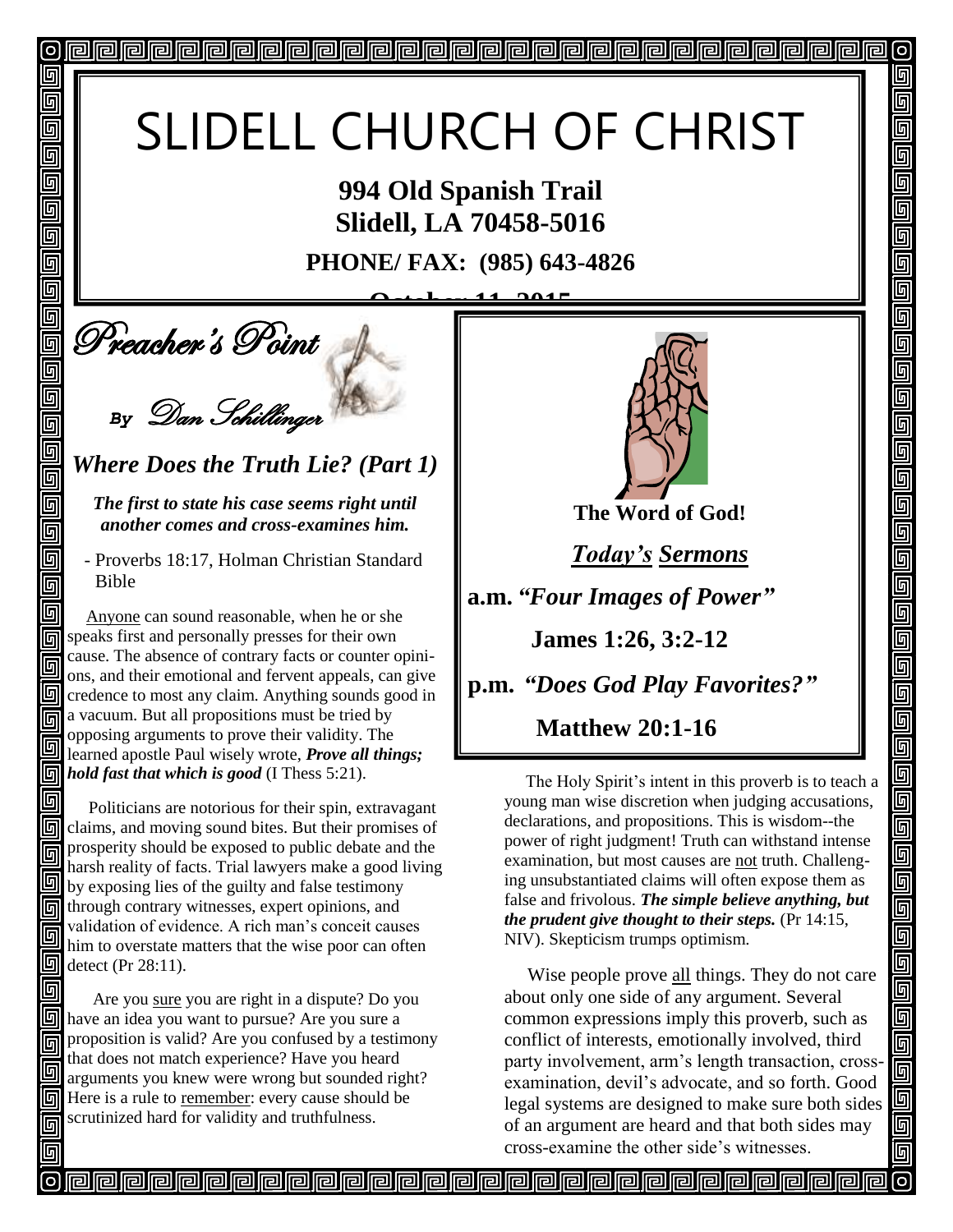靣

[o]

#### @@@@@@@@@@@@@@@@@@@@@@@@@@@@@@@  $\vert$ o $\vert$

Welcome Visitors!

回

回

回

回 Ō

回回

靣 Ō 回  $\overline{\mathbb{G}}$ 

回

回回

靣 回 回 靣 靣 靣 回

回  $\overline{\mathbb{G}}$ 回 回 回 回

 $\overline{\overline{\mathbb{G}}}$ 回

回 回  $\overline{\mathbb{D}}$ 

回

回

回 回 回

回

同

回

**We are pleased to have the opportunity to welcome you to our service. We think you will find our congregation family to be one that enthusiastically embraces newcomers and warmly welcomes them into our fellowship. We hope you feel right at home as you join us in worship, praise and thanksgiving.**

Upcoming Sermon Series

Beginning later this month, the elders are planning to begin a Sunday morning sermon series on discerning God's will as it pertains to matters of marriage, divorce and remarriage. Dan will present the first lesson but the elders will preach most of the remaining sermons.

Fall Festival Fellowship

On the last Sunday of this month (Oct. 25) we will have a congregational potluck in our Fellowship Hall immediately following our morning service. Please bring a dish or two if you can, but all are invited anyway! If you have any questions, see Dorsie Jones.

"*REMEMBER IN PRAYER &* " *ENCOURAGE"*

With Visits, Calls, & Cards

 **Patricia Fowler** (sister of Reneitha Dean) - **I** passed away last month battling stage-four lung cancer. She was a member at the West Looxahoma church of Christ in Senatobia, MS.

**Roger Whitley** (in-law of the Moragnes) suffering from emphysema in North Carolina..

 **Angel Mangus** (of Houston, TX, niece of Carl Mangus) - afflicted with inoperable stage 4 brain cancer.

 **Jase Roig** (premature infant son of Colton Roig) - growing and showing some signs of good development, though he is still afflicted with an arachnoid cyst in his brain, and cardiac openings that have not yet healed.

 **Marie Peterson**- recovering at home form recent surgery.

 **Tod Grabert-** recovering at home in Lafourche Parish from serious back surgery last week.

 **Walter Acker, Jr.** ("Butch") - recently hospitalized with fluid congestion in his heart.

 **Dwight Jones** - still healing very well following his recent prostate removal surgery. He is out and about quire a bit, but not yet returned to work.

 **Ronald Molina** (Gerald's brother, in E. Tennessee) - diagnosed with prostate cancer.

 **Mildred Tymkiw** - continuing her recovery at her daughter's home here in Slidell from complications following her recent heart-valve surgery. Her doctors think she has a prolonged period ahead of her before attaining full recovery.

 **Jerry Kimbrough** (former member here, now at the church of Christ at S. Baton Rouge) - diagnosed with cancer in his eye, and will be undergoing chemotherapy soon. Î

 **Shirley Ervin** - thanksgiving that she is healing following recent neck surgery and is striving now to return to normal activity levels.

 **Stephanie Smith** (sister of Kevin Cox) - needs surgery for her right shoulder, but a calcium deficiency won't permit this now.

 **Anna Jones** (Mr. Dale's daughter) -hospitalized briefly two weeks ago for an unexplained loss of vision in one eye.

**Margaret Schillinger** - experiencing some limited relief from her recent knee-pain flare-up.

**Part de la controva de la controva del controva del controva del controva del controva del controva del contro**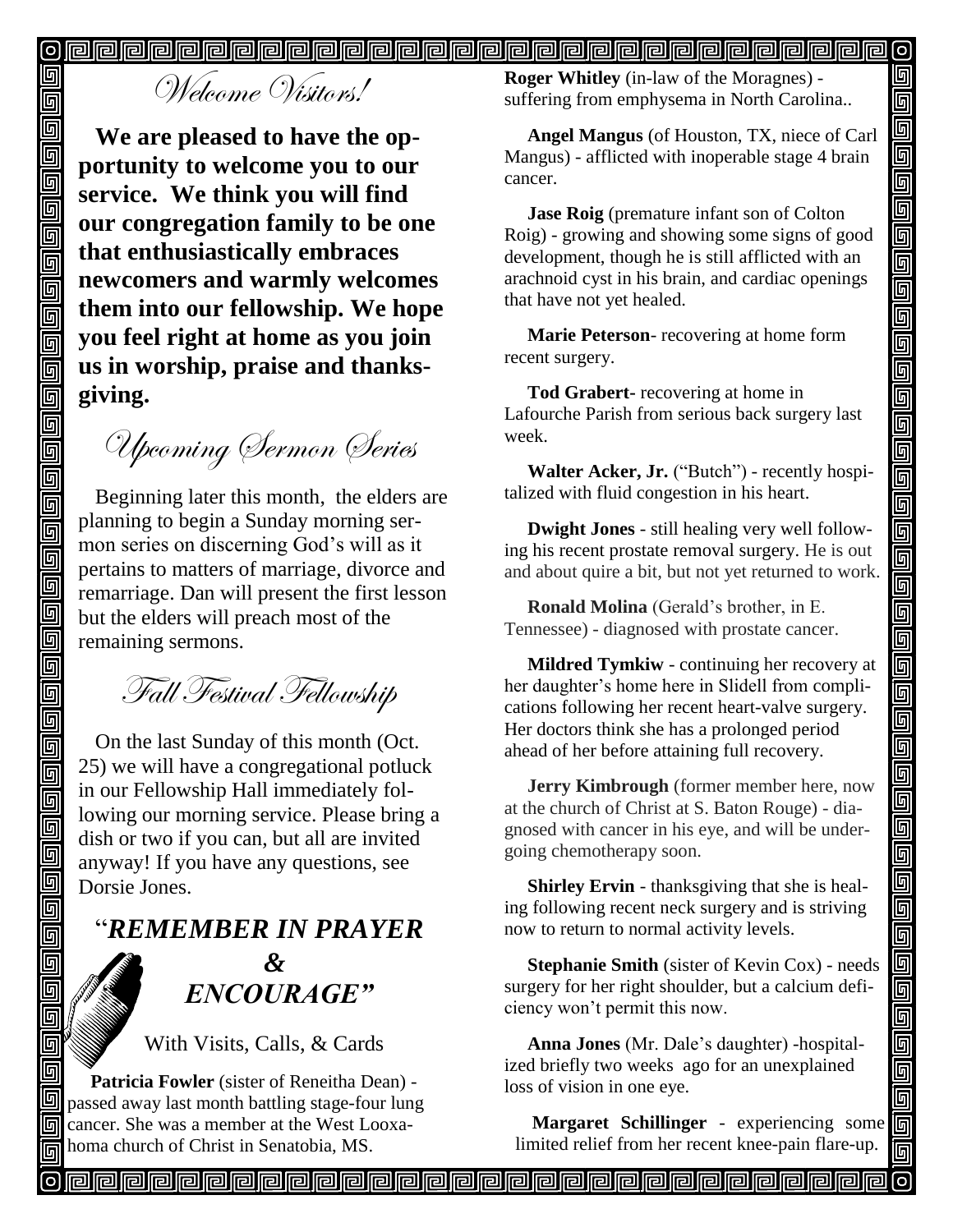#### <u>o popopopopopopopopopopopopopopopopop</u>  $\boldsymbol{\mathsf{[o]}}$

**Fairie Roig** - also has a recent flare-up of pain in her right knee.

**Zach Steele** - for success and healing through the process of receiving his long-awaited bone marrow transplant.

**Rosa Nuñez** (good friend of the Vargas family) - having serious painful health problems.

**Jessica Fowler** (Jesse and Shirley's granddaughter, a resident of Lockport, LA**)** - has some vexing problems besetting her.

**Terri Jones** - pray that she'll come to feel better through her negative phases in her Epstein-Barr disorder.

**Dale Epperley** - awaiting a new prosthesis that will relieve the pain and inflammation in his leg.

**Gerald Molina** - still seeing doctors for spinal stenosis.

**Sharon Honoré** (sister of Anita, and a member at the Crowder Blvd. church) - has advanced breast cancer.

 **Clara Leonard** - overall pain continues to subside somewhat, though her ankle bothers her  $\boxed{m}$  now.

 **Bobby Leonard** - awaiting test results from  $\boxed{9}$  his recent appointment with a kidney specialist.

 **Devon Nelson** (Roig's grandson) - George asks that we pray for him that he will stay focused on **end** enlisting in the U.S. Army next month.

**Pray for all who are travelling.**

**Pray for Latino evangelism in our area.**

**Pray for our elders: Courtney Cheri, Dwight Jones and Gerald Molina.**

**Pray for President Obama and all our delected officials.** 

**Pray for our men and women in our armed forces, both here and abroad!**

## *The Old Testament Narratives: Their Proper Use (continued)*

回

回 回

<u>ieir</u>

<u>alai</u>

اواواواواواواواواواواواواواواوا

000000

<u>g a di</u>

<u>sigisis</u>

99

 $\blacksquare$ 

回 ல

Adapted from Fee & Stuart, *How to Read the Bible for All Its Worth* (3rd edition)

### *What Narratives Are Not*

1. Old Testament narratives NOT just stories about people who lived in Old Testament times. They are first and foremost stories about what God did to and through those people. In contrast to human narratives, the Bible is composed especially of divine narratives. Characters, events, developments, plot and story climaxes all occur, but behind these, God is the supreme "protagonist" or leading decisive character in all narratives.

2. Old Testament narratives are not allegories or stories filled with hidden meanings, though certain aspects may be difficult to grasp. The ways that God works in history, the ways he influences human actions and implements his own will through human beings (sometimes contrary to people's own desire; cf. Genesis 50:20) are not always comprehensible to us (Romans 11:33). We are often not told precisely all that God did in a certain situation that caused it to happen the way the Old Testament reports it. And even when we *are* told what he did, we are not always told *how* or *why* he did it.

 In other words, narratives do not answer all our questions about a given issue. They are limited in their focus, and give us only one part of the overall picture of what God is doing in history. We have to learn to be satisfied with that limited understanding, and restrain our curiosity at many points, or else we will end up trying to read between the lines so much that we end up reading *into* stories things that are not there, making allegories of what are in fact historical accounts. As is the case with parables, narratives can be abused in this manner.

 Reading *into* stories is what happens when people identify supernatural events in the biblical narratives as the result of such things as the intervention of unidentified flying objects, or time machines from centuries future to our own, or supposed ancient secret scientific discoveries

since lost to human knowledge. The Bible itself